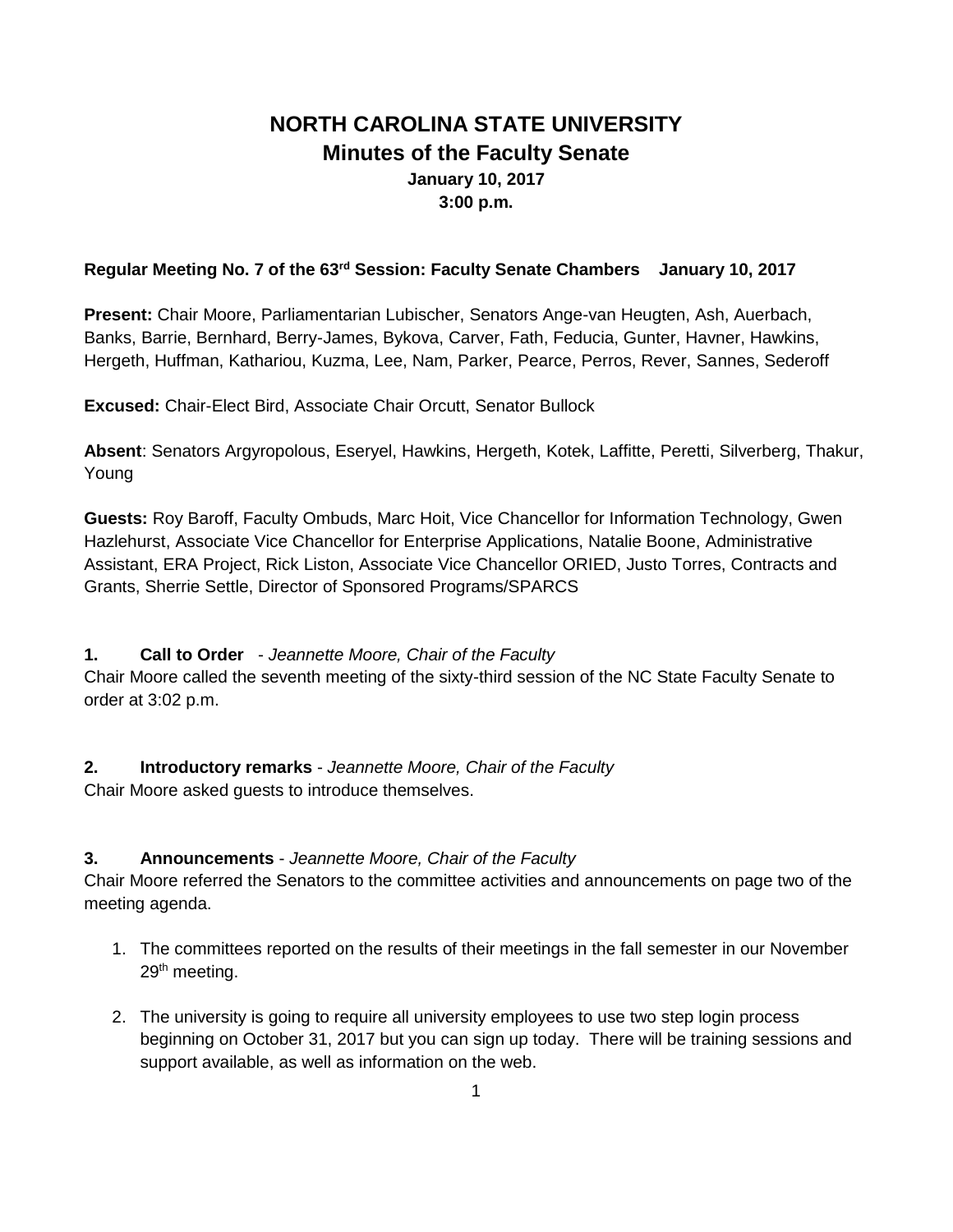- 3. In response to a question from Senator Sederoff asking for an explanation as to why this is needed, VC Hoit summarized by explaining that this is a needed third level of protection, which will reduce hacking by 90 percent or more and is needed.
- 4. The Spring general faculty meeting has been set for March 21<sup>st</sup> and will be in place of the Faculty Senate meeting. Location to be announced at a later date. If you have a suggestion for a topic, please submit your suggestions. They are welcome.
- 5. The Pullen Road extension that will link main campus to Centennial campus is scheduled to be completed by late fall. This is great news and should help alleviate some traffic problems that we have trying to get over to Centennial campus.
- 6. There were two resolutions that resulted from the UNC GA Faculty Assembly meeting last Friday, which Alton Banks will speak about later in the meeting.
- 7. The NCSU Faculty Ombuds office has their first annual report available and there is a link provided in the agenda. Faculty Ombuds, Roy Baroff spoke briefly to encourage Senators to view the report and visit the website.
- **4. Approval of the Minutes, Regular Meeting No.6 of the 63rd Session, November 29, 2016** *Jeannette Moore, Chair of the Faculty*

With no opposition or changes to the content of the minutes, a motion to approve the minutes as submitted was made, seconded, and passed unanimously.

# **5. Provost's Remarks and Q/A**

*Warwick Arden, Executive Vice Chancellor and Provost*

Provost Arden brought greetings to the Faculty Senate and guests. He stated that he is hopeful that 2017 proves to be a better year, at least better than the Fall of 2016. He continued by giving the Senators a couple of very high level topics that are on his mind as this semester begins.

He stated that beginning in July, the University will begin the last and third three-year implementation phase of our strategic plan, which, he reminded the Senators, is broken into three three-year implementation phases. He stated that our overall goals and the metrics do not change, but the implementation and who's doing what and when and how much it's going to cost does change because our resources change and we must change our priorities accordingly.

Provost Arden continued by saying that this will come under the leadership of Vice Provost Margery Overton, who has done a great job in developing the last two implementation plans. The Provost stated that his only concern is that the second was more detailed than the first and he is waiting to see what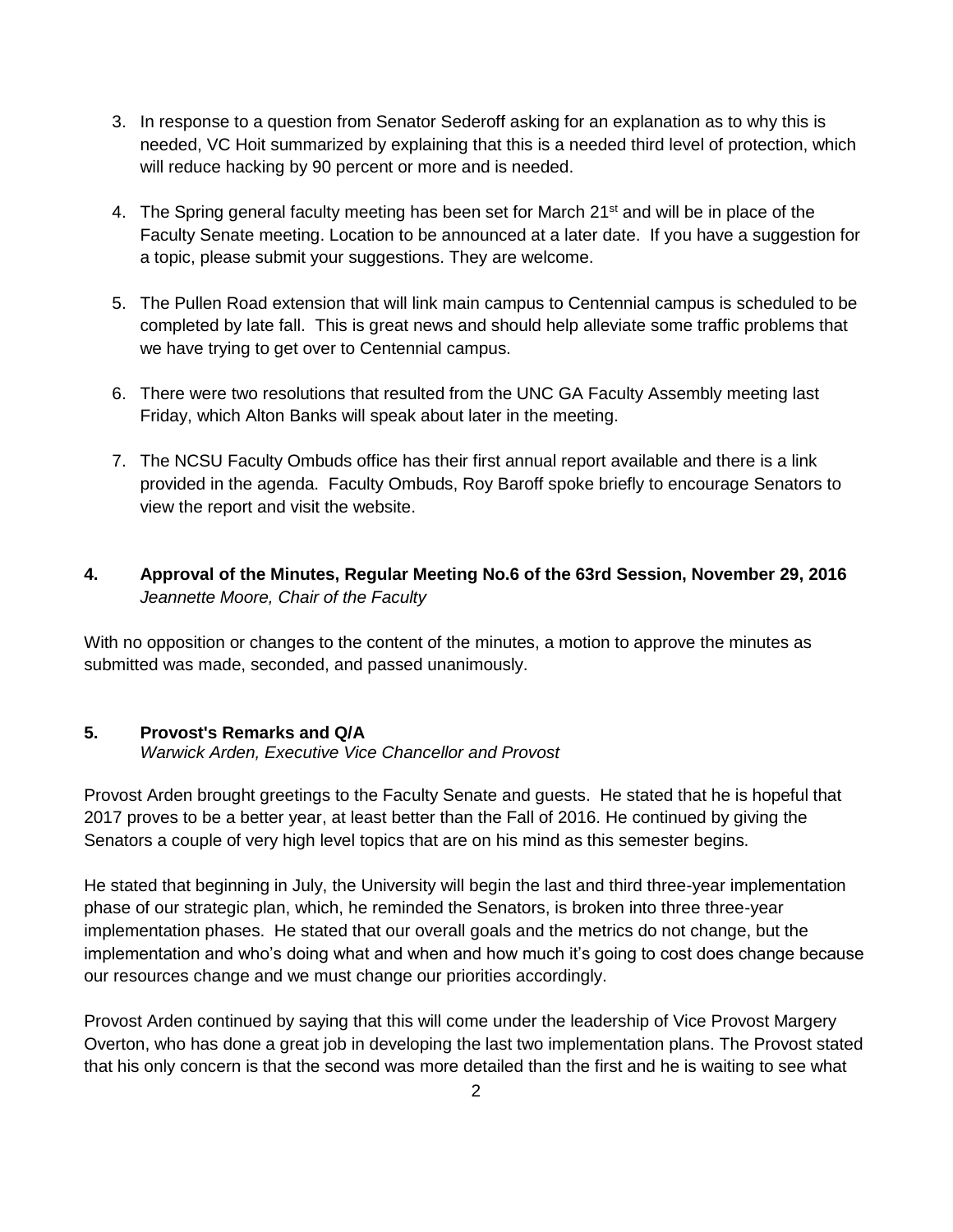the third will be like. He stated that the Provost's office would be engaging the Faculty Senate as they work through it. He also emphasized the importance of focusing on the overall objectives and stated that we are meeting or exceeding our goals in almost every category. He further stated that it sometimes becomes harder and harder to stay focused in applying available resources in order to move the need on. He reiterated that he will certainly be involved with the Faculty Senate in this third phase.

A second topic that the Provost wanted to speak about was money, resources, and management flexibility cuts. Provost Arden predicted that we probably won't have big management flexibility cuts going forward, but we will still have very limited resources for the next couple of years for several reasons. He continued by stating that "new resources that come to the Provost's office and other parts of the university largely come from enrollment and tuition, and there is significant downward pressure on both of those currently." The Provost stated that the University did not meet enrollment targets for the last couple of years, so instead of getting an increase in the budget in July, it will be a budget cut instead. He explained that the issue is not just a new student issue, but a continuing student issue, which is largely a result of our successes; students are getting through the pipeline much more quickly.

Provost Arden continued by telling the Senators that this system works well as long as we are meeting new enrollment and new graduate enrollment targets because we are given most money in graduate enrollment. He further stated that we are down about 10% from last year on graduate student applications, and meeting those enrollment targets continues to be a real concern.

He stated that in regard to tuition, there is significant downward pressure on tuition. He explained that the University is currently under a state budget mandate to have flat tuition for in-state undergraduate students. so all students who are currently on campus will pay the exact same undergraduate tuition and fees for the four years they are here. He continued that we are only able to increase on new incoming students that are in-state undergraduates, but there is more flexibility on both out-of-state and graduate students. He stated that there are some price demand limitations there on how quickly we can raise those. Provost Arden continued by stating that we will test the waters for the first time with the Board of Governors at a discussion on tuition and fees this Thursday and Friday at the first spring meeting. Additionally, he stated, "We were under a directive that even for incoming first time full time undergraduate resident students, we couldn't raise it more than 2%, which is what we are putting forth." He added that we do have some premium tuitions and some special fee, and that he will learn a great deal more by this weekend in this regard.

Provost Arden summarized that putting all of these factors together, it makes him very concerned about having the available resources to continue implementation of the strategic plan at the same rate we've been doing so. He assured the Faculty Senate that we will pay a lot of attention to it and work our way through it over the spring and he will be giving frequent updates to the Senate.

Provost Arden stated that the third topic of concern he wanted to bring forward is that of campus climate and culture. He acknowledged that we had a rocky fall semester for a lot of different reasons,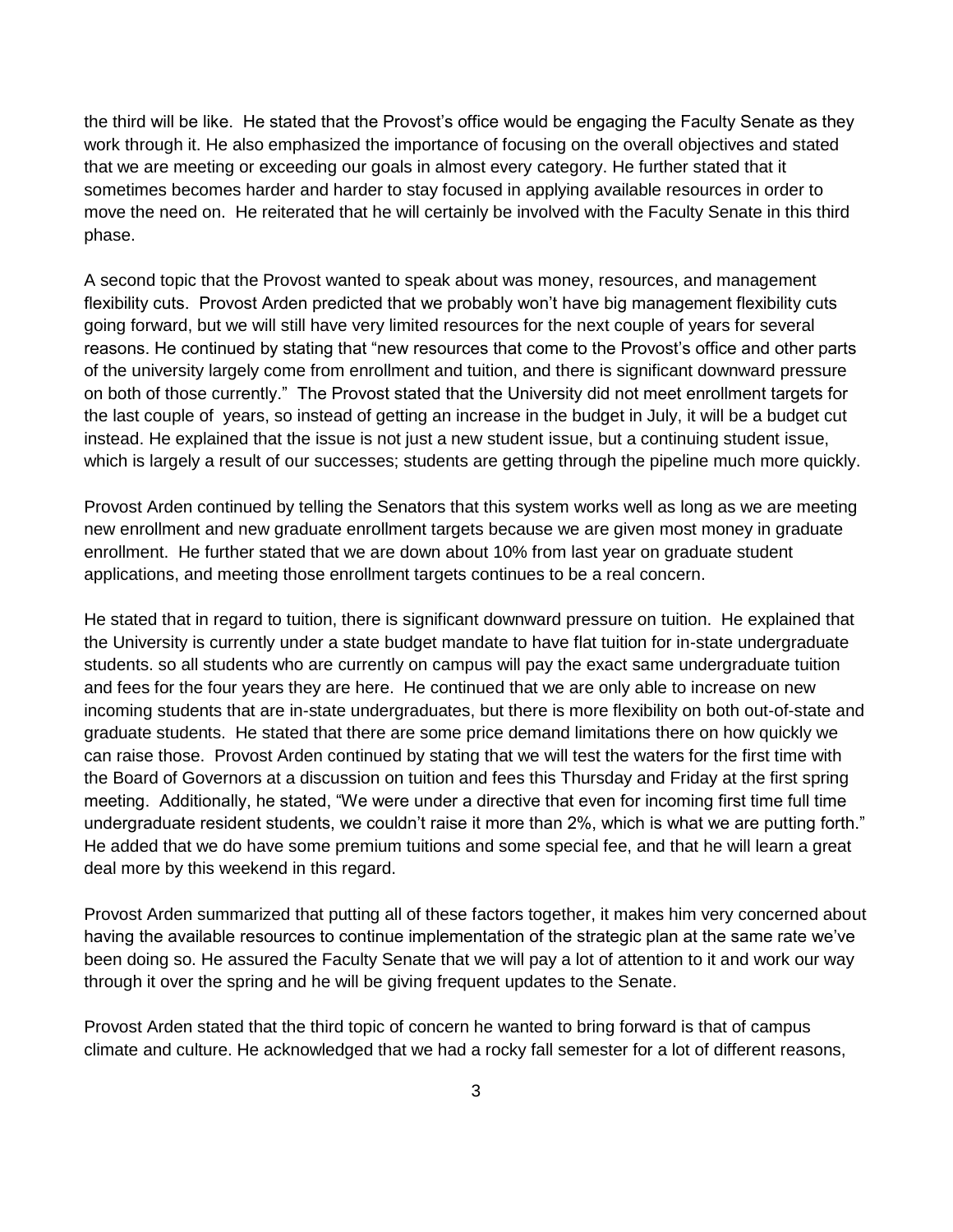including a very difficult election season. He added that we also had some racial and equity incidences on campus that caused anxiety. He further stated that he predicts that in the next few years we are going to continue to see challenges to campus environments and campus culture and inclusion. Provost Arden stressed again that sometimes there's this feeling that campus climate or campus culture is this generic thing that emanates from Holladay Hall or the Dean's office or somewhere; but the reality is that 95% of what your students and faculty see, happens in your backyard, your departments and that just minor negative comments made by senior faculty can have very very significant implications. The Provost asked for the Faculty Senate's partnership in this. He concluded by stating that while our relatively new Vice Provost for Institutional Equity and Diversity, Linda McCabe Smith, who is working hard to get a handle on all of these issues, it is truly something that we as a campus have to work on together; it's everyone's responsibility.

#### *Questions/Comments:*

*Senator Sederoff: We continue to be asked to do more with less. So what should we do less? We could certainly use some advice.* 

Provost Arden responded that he knows it is difficult. He understands the burdens placed on all of us regarding reporting and compliance for accreditation and more. So he doesn't have an answer but he does know that we are going to have to think very very critically all levels about where our highest priorities are because we cannot continue to run in every direction as fast as we can. Prioritization is probably the single most important thing we can do in this final stretch of the Strategic Plan. He cannot say that compliance and accreditation are less important; because we don't need to be smacked for that by anyone.

#### *Senator Auerbach: The drop in enrollment from overseas is caused by competition?*

Provost Arden stated that many of our international students are finding the United States to be a less welcoming and attractive place at the moment.

**6. Input from Senators on the new eRA (Research Administration) system** *Dr. Genevieve Garland, Director of Research Operations, Office of Research, Innovation and Economic Development*

Dr. Garland presented the information regarding the eRA system and then sought input and feedback from the Faculty Senate.

To learn more, please visit the website at:<https://research.ncsu.edu/>

Throughout the discussion, Senators sought clarification and additional details regarding the eRA system project.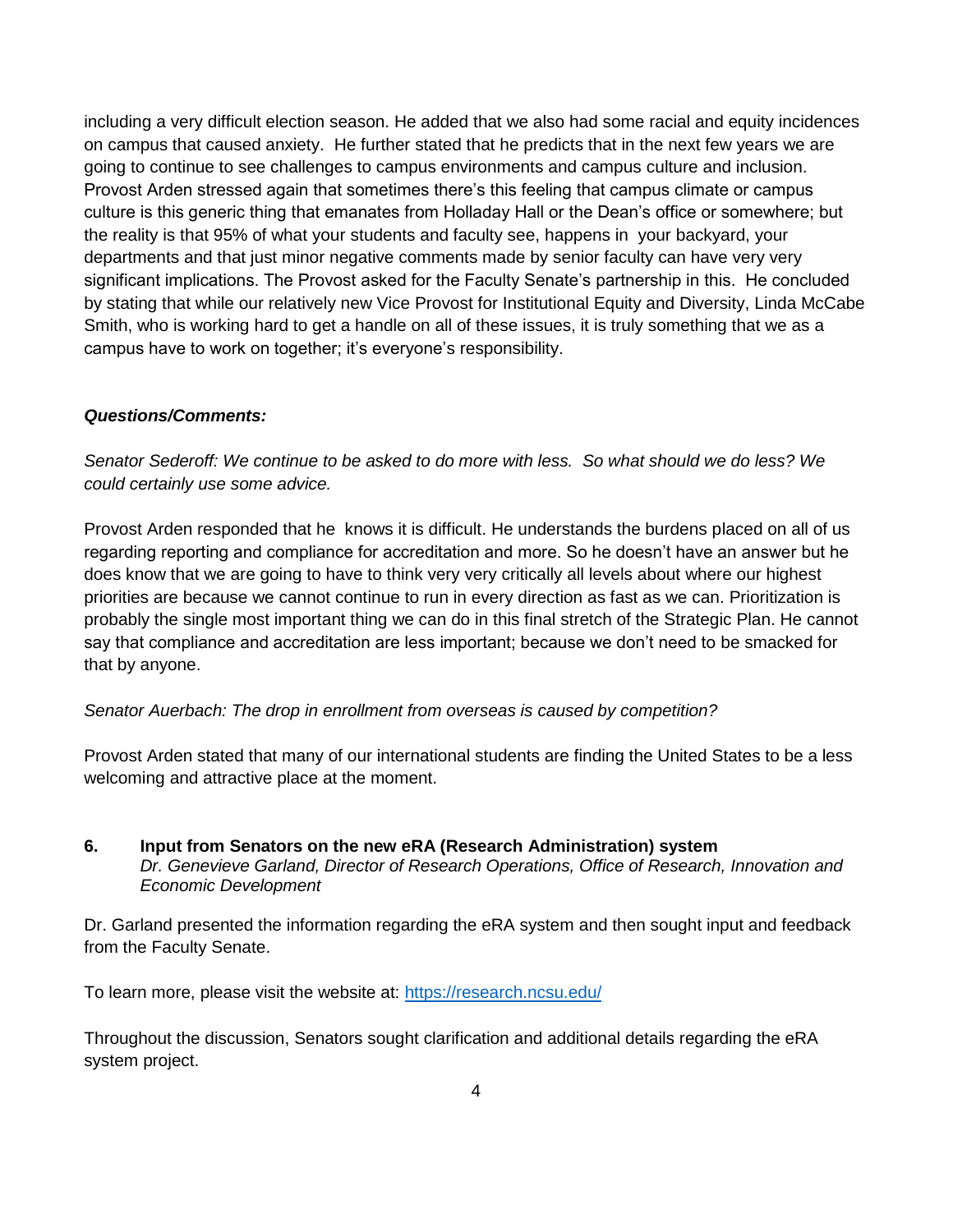#### **Input/Questions/Feedback**

*Senator Bykova questioned if everyone will be required to utilize this new system*. Dr. Garland responded that whatever is currently going through the existing system will continue to do so. This is related to research projects only.

*Senator Gunter is hoping that the ability to download a Word document with all of the comments so you can mix and match the format so that it's in the system but you get a raw version that makes it easier.*  Dr. Garland pointed out that this had come up in focus groups and they were taking that into consideration.

*Senator Pearce wondered if the vendors can inform you about who their current customers are.* Dr. Garland responded that yes and encouraged them to talk to colleagues in other institutions that may utilize the software but cautioned the Senators to make sure they are not breaking rules in doing so. Reference checks will definitely be a part of the process of choosing a vendor, however.

*Senator Auerbach wondered how many vendors were in the running.* ORIED staff responded that there were less than ten viable vendors at this point.

## *Chair Moore stated that there has been some frustration about the deadline and being required to submit everything two weeks ahead of the grant funder's deadline, which is not popular. Can you please comment on that?*

Dr. Garland responded that they have spoken about this and pointed out that typically those deadlines are being established at the college level and is not something that is centrally mandated. It is mixed reviews, where some groups want those deadlines and then it's unpopular with others. From a system side, they will ask for flexibility to do those types of things like establishing deadlines or at least communicate them clearly in the system.

*Senator Gunter asked about customization and the differing needs for each College.*

Dr. Garland responded that the current system is highly customized but that with the new system, there will have to be some standardization so we do need to come to some agreement around this issue. There will have to be a shift in some areas.

### **7. Old and New Business**

**a. Two Faculty Assembly resolutions were passed. Any action by NC State Faculty Senate?** *Alton Banks, Faculty Assembly delegate*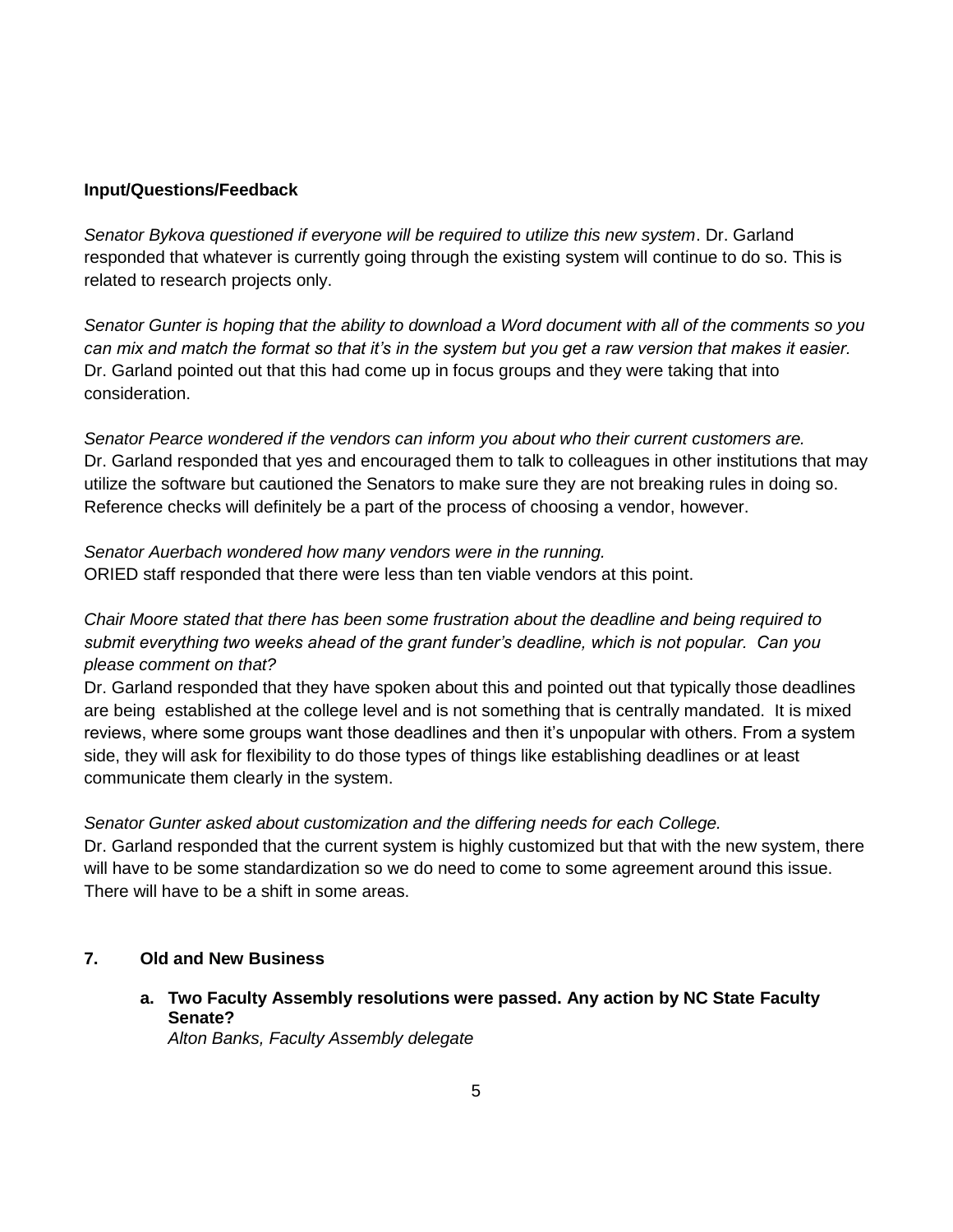Dr. Banks discussed the function of the Faculty Assembly as a background for Senators who are not familiar with this advisory group to the President of the UNC System. He then presented the two resolutions authored by the Faculty Assembly in their meeting on Friday, January 6, 2017; one on student success and the other on faculty compensation. He explained the background of each resolution and explained the purpose of their creation. He explained that these resolutions have been presented to President Spellings via email by the Chair of the Faculty Assembly. Dr. Banks stated that he is interested to hear from the NC State Faculty Senate as to whether they have any feelings about these resolutions or some sense of whether you think the UNC Faculty Assembly is on track and could you support these actions. He then asked for feedback and whether the Faculty Senate could and would endorse or not.

#### *Senator Sederoff strongly endorses the resolution but questioned its scope.*

Dr. Banks responded that SACS accredits institutions on an institutional level and that the accreditation of NC State is not dependent upon the accreditation of UNC Chapel Hill or any other University. He continted that what the Faculty Assembly viewed by passing this resolution was these actions are going to tend to influence SACS accreditations from all of the UNC institutions. These are individual decisions but are not at a system level.

#### *Senator Huffman asked if there has been any Dr. Spellings.*

Dr. Banks responded no, this was passed on Friday about 2:00 p.m. and Dr. Spellings received if 12 hours later via email. He stated that there will be discussions regarding this resolution at the next Board of Governor's meeting coming up soon.

#### *Senator Kuzma stated her support, and encouraged action from the NC State Faculty Senate.*

*Senator Ash asked Dr. Banks is Dr. Spellings is required to respond to these resolutions.* Dr. Banks responded that yes, she is but her response may very well be, "well, I'm sorry about that."

*Senator Ash asked if there was a precedent anywhere for SACS actually looking at higher governing bodies beyond local control or is this an effort to just make something public? When SACS comes to do our accreditation, do they ask about the UNC system that much?* Provost Arden responded that yes, they do. Part of the accreditation that you have to attest to is governance and part of governance is freedom from undue political interference.

#### *Senator Barrie voiced his support for the resolutions.*

*Senator Berry-James pointed out that she liked the approach that we support these resolutions but she thinks it is important to share these concerns with SACS and with SACS' accrediting body. She feels this is the right strategy.*

Dr. Banks responded that there are a number of folks on the Faculty Assembly who also feel SACS should be made aware and felt strongly that this was something that they needed to do.

#### *Dr. Sederoff asked if this was a low bar.*

Dr. Banks responded that he would not try to make a judgment on that but he is calling attention to these things that we think protect academic freedom, protect against legislative interference